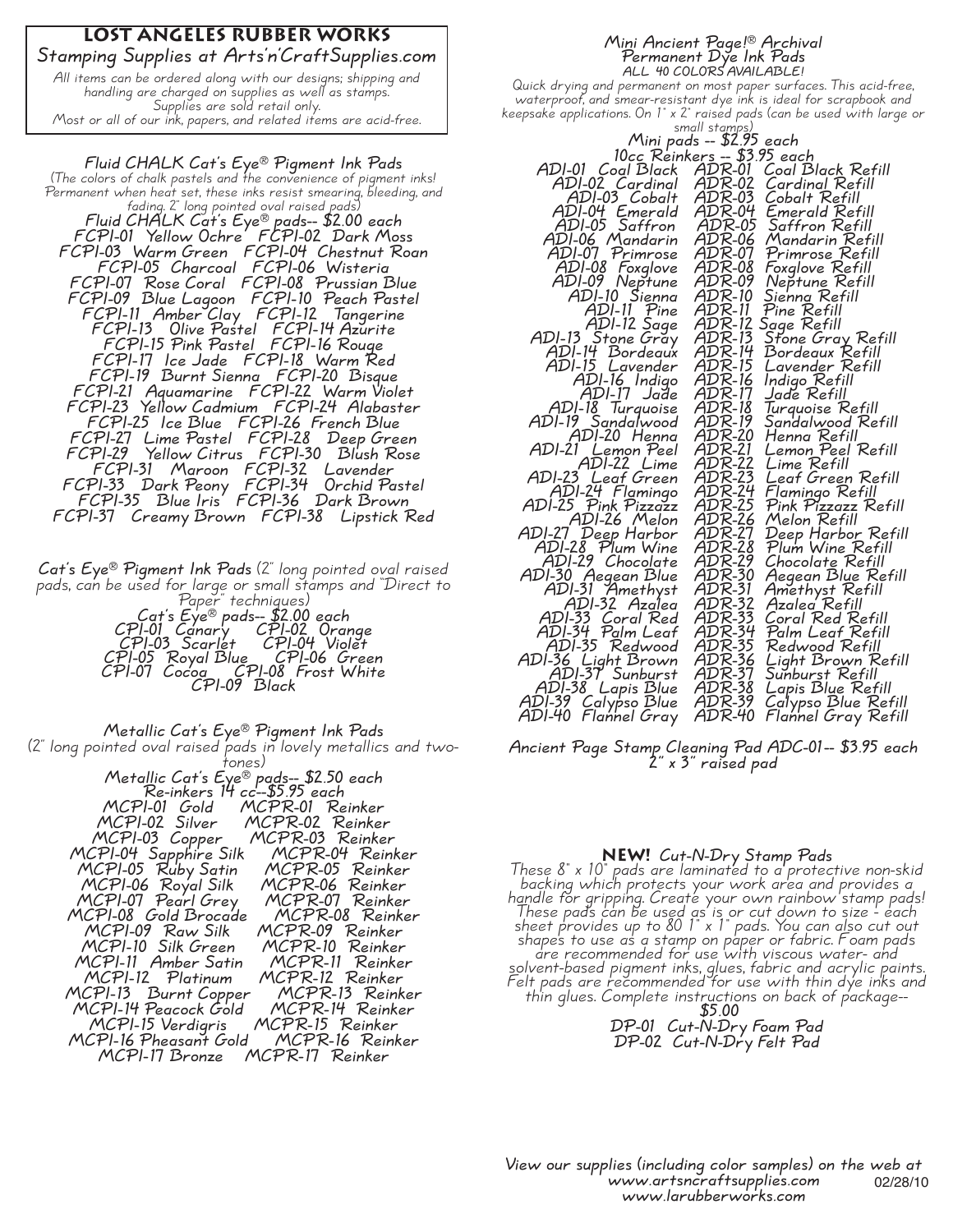#### **VersaFine Instant Dry Ink Pads**

Looking for an ink to give you extremely fine detail? An ink that you are able to watercolor or marker over and it won't bleed? Then look no further! This natural oil-based pigment ink dries instantly on matte cardstock. You won't believe it till you see it. Inkpad lasts 3-5 times longer than regular inks - no reinkers needed! Pads are 2" <sup>x</sup> 3".. **VersaFine pads-- \$8.60 each**

**Satin Red VF-1 Majestic Blue VF-2 Imperial Purple VF-3 Vintage Sepia VF-4 Onyx Black VF-6 Spanish Moss VF-8**  $Deep$  *Lagoon* **Crimson Red VF-10**

**Kaleidacolor Dye Ink Pads** There's <sup>a</sup> rainbow for every season with Kaleidacolor Stamp Pads, the world's first non-bleeding rainbow dye ink pad! The patented sliding palette means that your rainbow pads will stay vibrant and clean project after project. Simply slide the palette together to stamp<br>and slide it apart to store. It's that easy! Child safe and acid free.<br>Pads are  $2 \frac{1}{2} \times 4$ .<br>Rainbow dve pad -- \$11.25 each

**KDI-1 Cappuccino Delight** (Golden Brown, Butterscotch, Paprika, Mocha, Chocolate) **KDI-2 Caribbean Sea** (Chartreuse, Pale Aqua, Celeste Blue, Teal, Nile Green)

**KDI-3 Luau** (Vermilion, Daffodil, Cherry, Baby Blue, Marina)

**KDI-4 Baby Powder** (Pale Yellow, Pale Peach, Powder Pink, Sugar Plum, Baby Blue)

**KDI-5 Bouquet** (Chartreuse, Lemon Yellow, Cupid Pink, Lilac, Celeste Blue,)

**KDI-6 Desert Heat** (Carrot, Tangerine, Vermilion, Fire r (Carroi, ianger<br>Engine, Crimson)

**KDI-7 Riviera** (Daffodil, Chartreuse, Celeste Blue, Lavender, Wisteria)

**KDI-8 Fresh Greens** (Chartreuse, Spring Green, Pine, Jade, Teal)

**KDI-9 Blue Breeze** (Electric Blue, Marina, Aquamarine, Crystal Blue, Frost Blue)



**ColorBox® Pigment Ink Pads**

Vibrant archival colors on 2" x 3" raised foam pads (can be used with any size stamp) **Single colors -- \$5.95 each**

**PI-01 Black PI-02 Frost White**

**Three-color pads -- \$6.50 each PI-05 Christmas** (scarlet, gold, green) **PI-10 Greenery** (lime, fresh green, green) **PI-11 Electric** (turquoise, orchid, violet) **PI-12 Carousel** (pink, sky blue, mint)

M**etallic -- \$7.95 each PI-04 Treasure** (silver, gold, copper)

**Five-, and six-color -- \$6.95 each**

**PI-03 Primary** (yellow, orange, red, blue, green) **PI-07 Tropical** (pastel shades of canary, apricot, orchid, heliotrope (purple), fresh green) **PI-13 Confetti** (black, marigold, orange, magenta, cyan)

**PI-14 Holiday** (scarlet, silver, gold, cranberry, evergreen)

**Fluid Chalk Queue® Cat's Eye® Pigment Ink Stacks**

Each Queue is 6 interlocking Fluid Chalk Cat's Eye pigment pads in one stack. **Fluid Chalk Queue® Cat's Eye® stacks-- \$9.95 each**

**CQF-1 Misty Meadow** (Ice Blue, French Blue, Ice Jade, Aquamarine, Wisteria, Warm Violet)

**CQF-2 Chocolate & Blueberries** (Creamy Brown, Dark Brown, Chestnut Roan, Charcoal, Prussian Blue, Blue iris)

**CQF-3 Rose Petals** (Rose Coral, Rouge, Warm Red, Pink Pastel, Dark Peony, Maroon)

r astel, Dark Teony, Maroon)<br>C**QF-4 Pumpkin Patch** (Yellow Ochre, Bisque, Amber Clay,<br>Olive Pastel, Dark Moss, Deep Green) **CQF-5 Primary Elements** (Yellow Citrus, Lime Pastel, Orchid Pastel, Lipstick Red, Blue Lagoon, Lavender)

**CQF-6 Sand Dunes** (Alabaster, Peach Pastel, Tangerine, Yellow Cadmium. Blush Rose, Burnt Sienna)

**Queue® Cat's Eye® Pigment Ink Stacks**

Each Queue is 6 interlocking Cat's Eye pigment pads in one stack. **Queue® Cat's Eye® stacks-- \$9.95 each**

**CQI-1 Jelly Beans** (Canary, Marigold, Orange, Scarlet, Lime, Heliotrope)

**CQI-2 Baby's Breath** (Chiffon White, Rosebud, Frost White, Oyster White, Baby Blue, Thistle)

**CQI-3 Rainbow Sherbet** (Papaya Cream, Cream White, Daffodil, Pistachio, Glacier Ice, Whisper Gray) **CQI-4 Muted Moods** (Old Rose, Dusty Plum, Velvet, Sky Gray, Antique Pewter, Colonial Blue)

**CQI-5 Tulip Fields** (Orchid, Cranberry, Magenta, Ruby, Lilac, Violet)

**CQI-6 Sweet Sixteen** (Apricot, Coral, Pink, Peony, Turquoise, Teal)

**CQI-7 Woodgrain** (Ochre, Topaz, Amber, Roussillon, Chianti,

**CQI-8 Rain Forest** (Mint, Celadon, Apple Green, Fresh Green, Moss Green, Olive)

**CQI-9 Surf's Up!** (Seaglass, Robin's Egg, Aqua, Sky Blue, Cyan, Lavender)

**CQI-10 Deep Sea** (Smoke Blue, Peacock, Harbor, Cerulean, Royal Blue, Midnight)

**CQI-11 Forest Floor** (Alpine, Green, Evergreen, Hunter Green, Terra Cotta, Eggplant)

**CQI-12 Rich Rustics** (Dune, Cocoa, Brown, Stucco, Merlot, Black)

**CQI-13 Silks 'n' Satin** (Platinum, Amber Satin, Raw Silk, Ruby Satin, Royal Silk, Quicksilver)

**CQI-14 Night Sky** (Black, Raven Black, Dragonfly Black, Lava Black, Sepia Black, Peacock Gold) **CQI-15 Basics** (Black, Bronze, Copper, Gold, Silver, Frost

White) **CQI-16 Luxe Metallics** (Pheasant Gold, Burnt Copper, Verdigris, Sapphire Silk, Silk Green, Gold Brocade)

**FI-31 Pine FI-32 Cool Gray View our supplies (including color samples) on the web at www.artsncraftsupplies.com**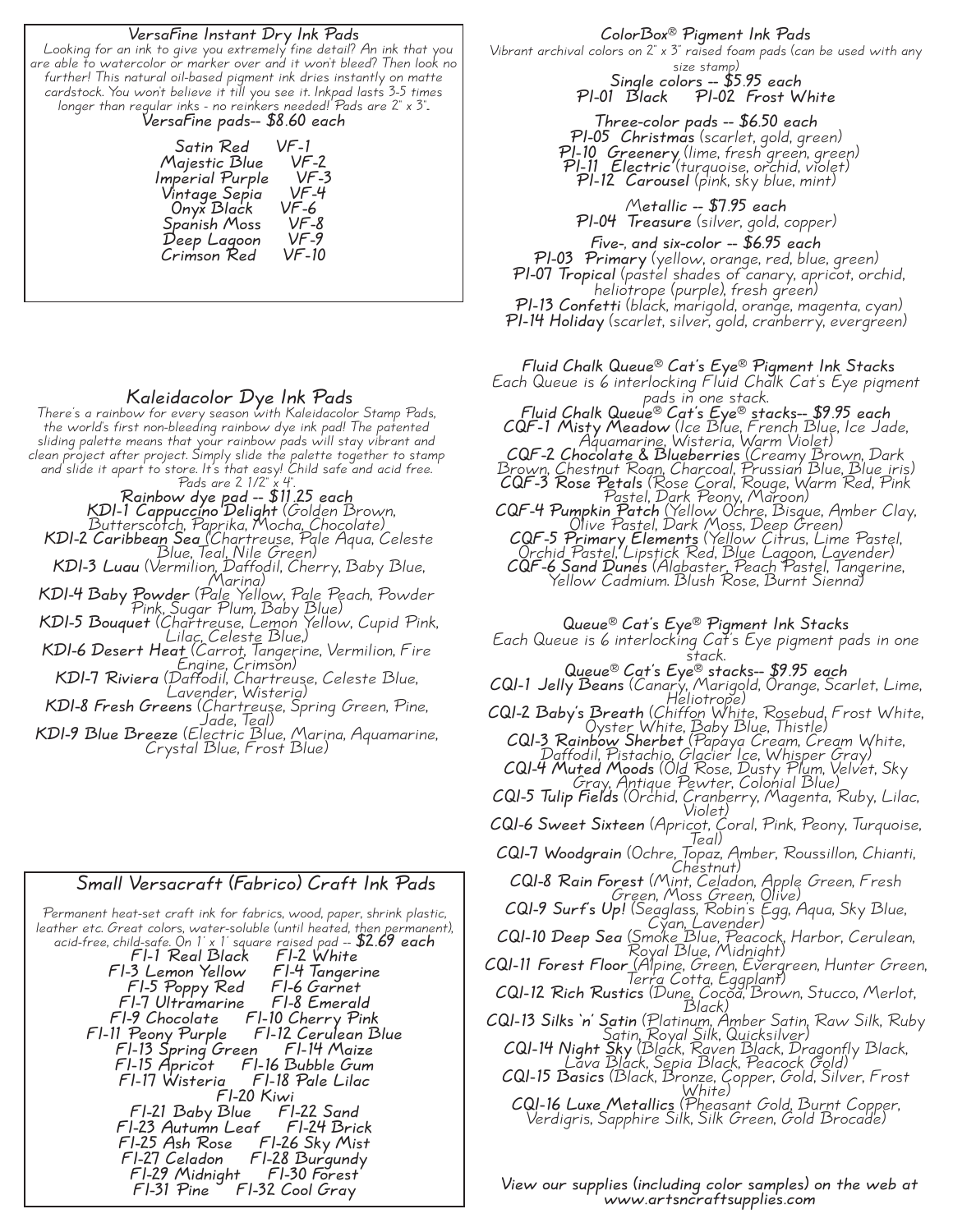| StazOn Permanent Ink Pads<br>StâzOn is a solvent-based inkpad, designed for decorating non-porous<br>surfaces such as glass, metal, shrink plastic, cellophane, aluminum foil,<br>leather and acrylic. Thanks to its mild smell, StâzOn is much safer to use<br>than other permanent inks. It's also much easier to use since there is no<br>need to re-ink the pad before each use. Inkers are available to<br>periodically rejuvenate dry edges. Use StåzOn with Sponge Daubers and<br>Fantastix applicators for easy sponging techniques! Pads are 2" x 3".<br>StazOn pads-- \$7.90 each<br>Re-inkers 0.5 oz--\$5.95 each |  |  |  |
|------------------------------------------------------------------------------------------------------------------------------------------------------------------------------------------------------------------------------------------------------------------------------------------------------------------------------------------------------------------------------------------------------------------------------------------------------------------------------------------------------------------------------------------------------------------------------------------------------------------------------|--|--|--|
| SZR-01 Reinker<br>Jet Black<br>SZI-01 Pad<br>Blazing Red<br>SZI-02 Pad<br>SZR-02 Reinker<br>Ultramarine<br>$SZI-03$ $Pad$<br>SZR-03 Reinker<br>SZI-04 Pad<br>SZR-04 Reinker<br>Timber Brown<br>SZI-05 Pad<br>SZR-05 Reinker<br>Mustard<br>$SZI-06$ $Pad$<br>SZR-06 Reinker<br>Forest Green<br>SZR-07 Reinker<br>$SZI-07$ $Pad$<br>Royal Purple<br>Sidne Gray SZI-07 Pad<br>Stone Gray SZI-08 Pad<br>Cherry Pink SZI-09 Pad<br>SZR-08 Reinker<br>SZR-09 Reinker<br>SZR-10 Reinker<br>SZI-11 Pad<br>SZR-11 Reinker<br>Teal Blue<br>$SZI-12$ $Pad$<br>SZR-12 Reinker<br>Rusty Brown                                             |  |  |  |
| SZO-1 StazOn Opaque Cotton White<br>1/2 oz reinker and blank pad - \$10.95<br>Create custom colors by mixing small amount of other<br>StazOn inker colors with this opaque ink!                                                                                                                                                                                                                                                                                                                                                                                                                                              |  |  |  |
| StazOn Opaque Pastels<br>1/2 oz reinker and blank pad - \$10.95<br>220-2 Blush Pink<br>SZO-3 Buby Blue<br>SZO-4 Butter Cream<br>SZO-5 Soft Lilac<br>SZO-6 Mellow Mint                                                                                                                                                                                                                                                                                                                                                                                                                                                        |  |  |  |
| StazOn Cleaner SZC-01-- \$3.95 each                                                                                                                                                                                                                                                                                                                                                                                                                                                                                                                                                                                          |  |  |  |

# **NEW! Dew Drop Brilliance Sets**

**2 oz. in scrubber bottle**

These versatile petite inkpads, ideal for today's busy crafters and scrapbookers, are now available in convenient color-coordinated sets! Each packaged set contains <sup>4</sup> pads in enticing shades ranging from primary brights to pearlescent jewel tones and rich metallics. Pads are  $1 - x$  1 1/2".

#### **4-packs - \$10.85 each**

**DDI-1 Basic** (Sunflower Yellow, Mediterranean Blue, Rocket Red, **DDI-2 Jewel Tone** (Pearlescent Orchid, Pearlescent Purple, Pearlescent Lavender, Pearlescent Sky Blue) reariescent Cavenaer, Fearlescent Sky Dide)<br>**DDI-3 Earthtone** (Pearlescent Olive, Coffee Bean, Pearlescent Ivy,<br>Moonlight White) Moonlight White)<br>**DDI-4 Painter's Palette** (Pearlescent Beige, Pearlescent Rust,<br>**Pearlescent Crimson, Pearlescent Poppy) DDI-5 Two-Tone** (Starlite Black, Lightning Black, Rocket Red Gold, Crimson Copper)<br>**DDI-6 Planetarium** (Galaxy Gold, Platinum Planet, Starlite Silver,<br>Cosmic Copper) **DDI-7 Tree House** (Pearlescent Lime, Gamma Green, Pearlescent Thyme, Pearlescent Chocolate)

# **Brilliance Ink Pads**

Ink that actually dries without heat setting on: Vellum, Glossy Card Stock, Shrink Plastic etc. The fastest drying pigment ink ever and the only one of its kind on the market. Water-based, acid-free, archival and smudge-<br>its kind on the market. Water-based, acid-free, archival and smudge-<br>resistant, Brilliance is a MUST for scrapbookers and stampers alike.<br>Pads are 2" x 3

Pads are 2" x'3".<br>
Single-color pads - \$7.90 each<br>
BRI-1 Graphite Black (Matte)<br>
BRI-10 Fearlescent gold-black)<br>
BRI-10 Fearlescent Crimson<br>
BRI-10 Fearlescent Crimson<br>
BRI-12 Pearlescent Crimson<br>
BRI-12 Pearlescent Lee Bl

**Three-color pads - \$9.20 each BRI-3 Mineral** (Metallic Platinum Planet, Galaxy Gold, Cosmic Copper)<br>BRI-4 Aurora (Pearlescent Yellow, Orange, Coral)<br>BRI-5 Twilight (Pearlescent Orchid, Purple, Lavender)<br>BRI-6 Peacock (Pearlescent Sky Blue, Jade, Lime)<br>BRI-7 Tiramisu (Pearlescent Beige, Matte Coffee Bean, Matte Graphite Black) **BRI-8 Banner** (Matte Rocket Red, Mediterranean Blue, Gamma Green)

#### **Dew Drop Brilliance Ink Pads**

Designed for today's crafters and scrapbookers, the Brilliance Dew<br>Drop<sup>\*</sup> inkpads feature enticing shades ranging from primary brights to<br>pearlescent jewel tones and rich metallics. Compactly sized, with both a<br>round end

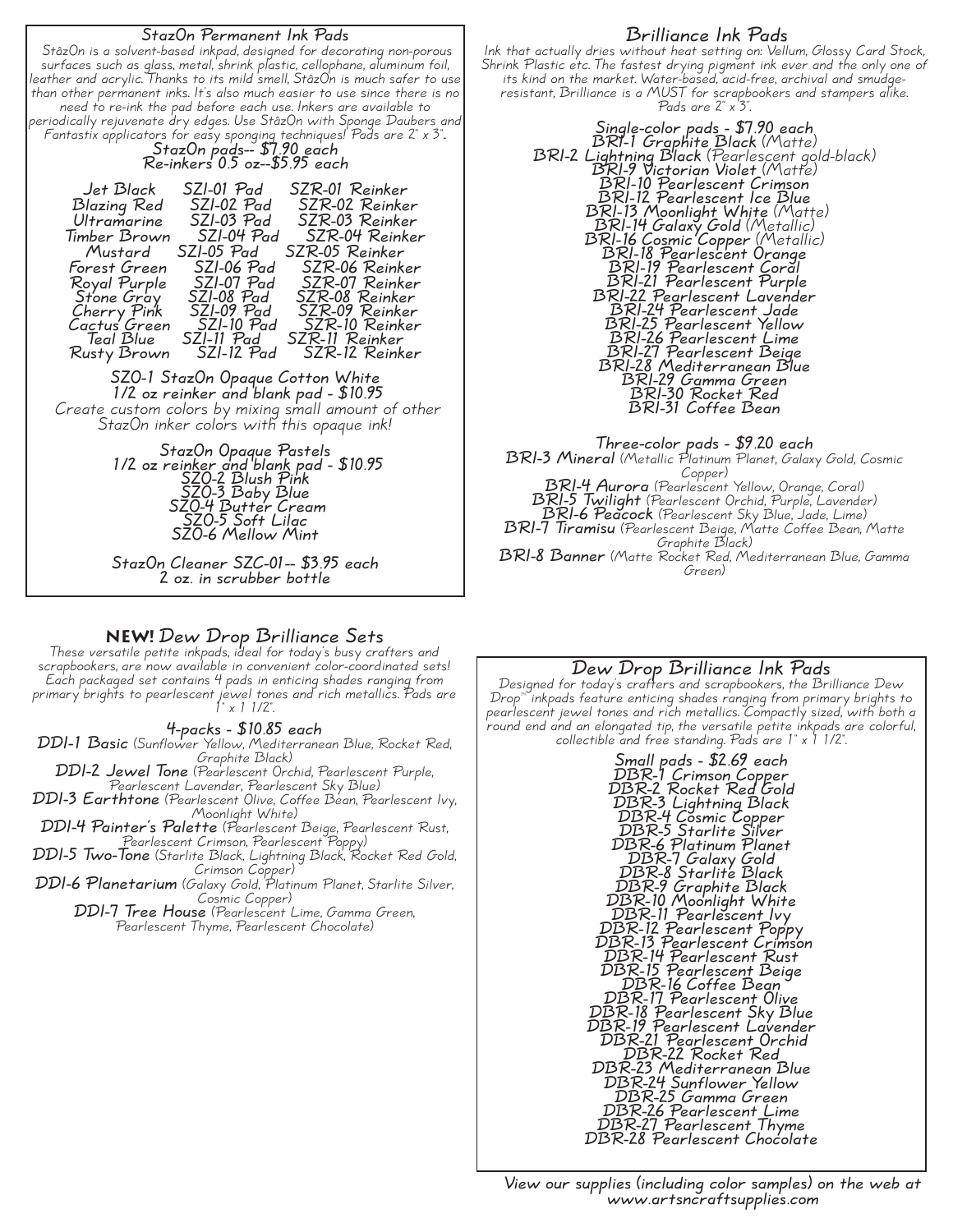# **Papers/Cardstock**

Need something to stamp on? Try these quality cards, paper and notecard<br>sets!

**12 Notecard sets** These contain <sup>12</sup> notecards folded to <sup>5</sup> 1/2" <sup>x</sup> <sup>4</sup> 1/4" and <sup>12</sup> A-2 envelopes **NS-1 Glossy White** (glossy outside) **\$4.50 NS-2 Matte White \$4.50 NS-3 Brights assortment** (vivid colors) **\$4.50 NS-4 Skytone asst.** (pastel parchment shades) **\$4.50 NS-7 Matte Black** (white envelopes) **\$5.50 NS-8 Confetti Kaleidoscope** (white with colored inclusions) **\$5.50**

**Full sheet sets** Each set contains 20- 8 1/2" x 11" flat sheets of cardstock **FS-2 Matte White \$5.00**

**Vellum full sheet sets** Each set contains 20-  $8\frac{1}{2}$  x  $11$ " flat sheets of vellum --**VS-1 Black VS-2 Christmas asst.** (red, green, metallic inclusions & platinum) **VS-3 Pastel asst.** (5 colors) **VS-4 Earth tones asst.** (5 colors) **VS-5 Weights & Marble** (light, medium, heavy weight and marbled) **Printed Vellum** Each set contains 15- 8 1/2" x 11" flat sheets of printed

vellum --\$11.95 each **VS-6 Naturals asst.** (3 sheets each of 5 floral and leaf designs) **VS-7 Floral** (warm-toned)

**Vertical Window Cards** 6 - 4 1/2" x 6" window cards (opening is 1 5/8" square near

top), matte cardstock with matching envelopes -- **\$4.50 each WC-2 White WC-3 Natural Sparkles Window Cards** 3 1/2" x 4 7/8" window cards, sparkly matte cardstock with

envelopes -- **WC-4 White Sparkles \$4.50 each (6 cards) WC-5 Assorted \$6.50** (10 cards, 5 different sparkly colors)

**Window Frames**

<sup>12</sup> - <sup>2</sup> 3/8" square window frames (opening is <sup>1</sup> 3/8" square), assorted colors, great with window cards-- **\$2.95 each WF-1 Spring Fling** (pastels) **WF-2 Summer Celebration** (bright tones) **WF-3 Fall Festival** (earthy tones) **WF-4 Winter Gala** (darks)

**2 x 2 Squares** 100 - 2' x 2' squares in assorted colors, great for all paper crafts projects-- **\$3.95 each WS-1 Primary WS-2 Jewel Tones WS-3 Brights WS-4 Pastel**

**Clearly Yours Domed Stickers** Create your own domed stickers with these acid-free, nontoxic epoxy stickers over stamp art, lettering, or photos! 39<br>stickers in 3 sizes on each 5" x 6" sheet-- **\$3.49** each **CK-1 Circles CK-2 Squares**

**Beyond Postmarks Blank Diecut Cards**

Eye-catching designs and die cuts provide countless opportunities to share photos and memorabilia! Each blank card package contains 6 sets of acid-free, lignin-free heavyweight ivory cards & envelopes**.** 5" <sup>x</sup> 7" cards **- \$5.99/pack BC-4 Austen** (trifold with heart window) **BC-5 Wordsworth** (tag-shaped) 4 1/4" x 5 1/2" cards **- \$3.99/pack**

**BC-2 Keats** (trifold with diamond flaps)

# **Life's Journey Blank Tag Books**

These 4 1/2" by 6 1/2" books are the perfect size for special projects and moments. Use as gift books, mini photo albums, or unforgettable cards! Embellished with fibers and button closure. Includes 6 pages to hold 12 layouts -- **\$4.99 each**

**TB-1 Red** (black pages) **TB-2 Black** (ivory pages) **TB-3 Ivory** (black pages) **TB-4 Kraft** (black pages)

**Rectangular Puzzles 1** 5 die-cut 4" x 5" puzzles on heavy matte white cardstock with envelopes **-- RP-1 \$6.25**

**Heart Puzzles** 6 die-cut 4 3/4" x 4 3/4" puzzles on heavy matte white cardstock (slightly thinner than above) with envelopes **-- RP-2 \$6.25**

**Rectangular Puzzles 2** 6 die-cut 4 1/2" x 6 1/4" puzzles on heavy matte white cardstock (slightly thinner than above) with envelopes **-- RP-3 \$6.25**

**Oval Puzzles** 6 die-cut 4 3/4" x 4 3/4" puzzles on heavy matte white cardstock (slightly thinner than above) with envelopes **-- RP-4 \$6.25**

**Gift Tags** 12 small cards foldable to 3" square on matte white cardstock with envelopes **-- GS-1 \$6.50**

**Pulsar Paper Packs** <sup>1</sup> oz. of assorted decorative paper scraps in many colors, patterns, textures, and weights. No <sup>2</sup> bags alike! Use in stamping, scrapping, crafting, and decorative projects! Paper sizes vary up to approx. 5" <sup>x</sup> 7" **PP-1 -- \$5.00 each bag**

**Matte Postcards** <sup>25</sup> - <sup>4</sup> 1/4 <sup>x</sup> <sup>5</sup> 1/2 postcards, matte white cardstock -- **PCM- <sup>1</sup> \$2.00**

**Mulberry Paper Packs** 4 - 8 1/2" x 11" and 4- 5 1/2" x 8 1/2"sheets, 4 colors-- **\$5.00 MUL-1 Bright Mulberry Papers MUL-2 Metallic** (dark and white with gold and silver flakes)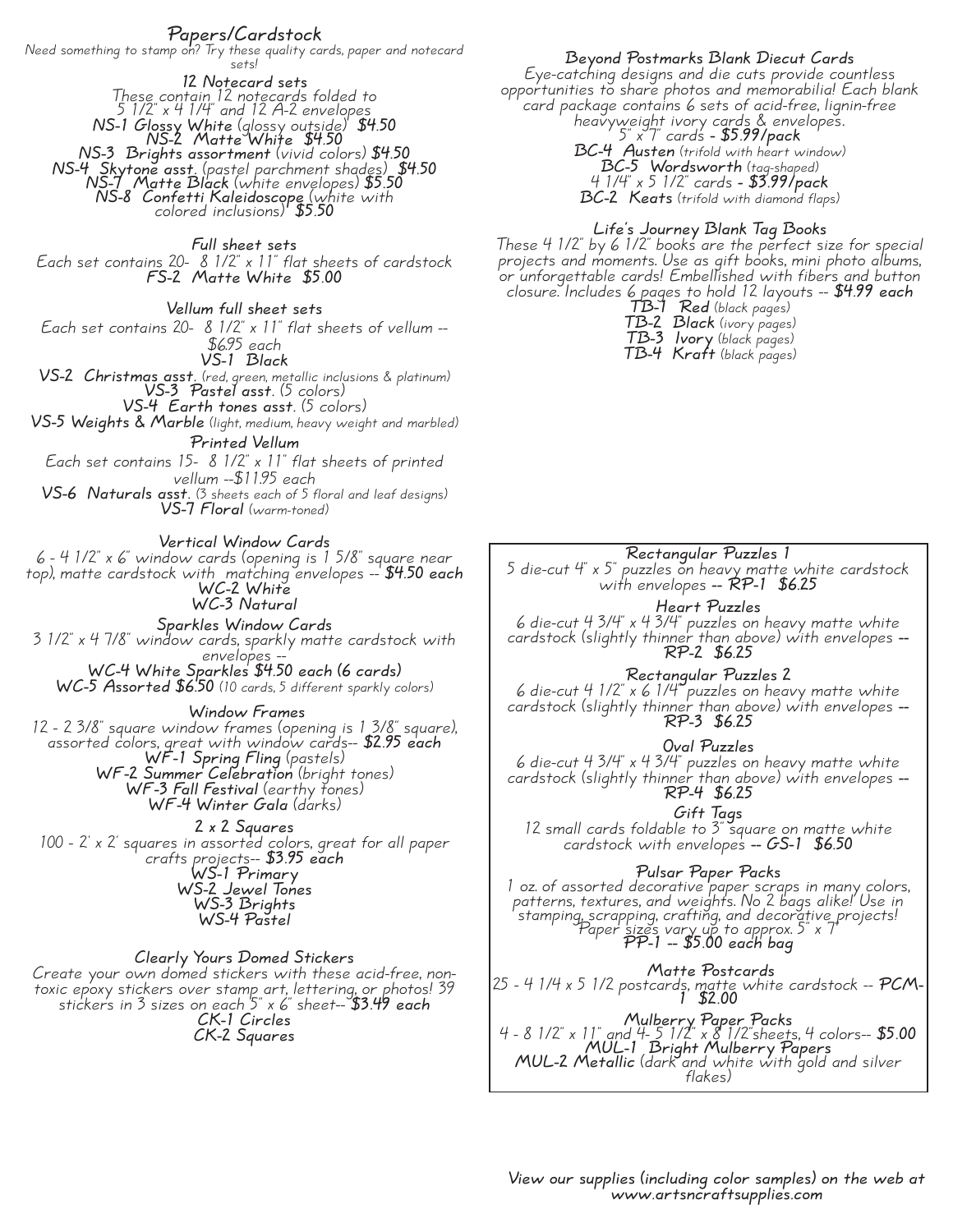**Stamping Books from Design Originals, Toybox, & Hot off the Press!** Get great ideas from those new stamping & crafts books! All with plenty of full-color photos and step-by-step instructions. Each book is 8 1/2" x 11", paperback, glossy pages.

**DOB-1 Getting Started in Altered Style** (12 pages) **\$5.95 DOB-2 Artistry Stamps & Paper Arts** (36 pages) **\$12.95 DOB-3 Altered Art & Collage** (36 pages) **\$12.95 DOB-4 Altered Books 101** (52 pages squarebound) **\$16.95 DOB-5 Altered Books 102** (52 pages squarebound) **\$16.95 DOB-7 The Basics of Rubber Stamping (96 pages squarebound) \$13.95**

**DOB-8 Toybox Monoprinting Techniques V.1 (24 pages) \$8.95 NEW! DOB-9 Stamping Polymer Clay & Wire (36 pages) \$12.95 NEW! DOB-10 Altered Books 103** (52 pages squarebound) **\$16.95 NEW! DOB-11 Book Arts** (52 pages squarebound) **\$16.95 NEW! DOB-12 Altered Everything <sup>104</sup>** (52 pages squarebound) **\$16.95**

#### **Novelty Shaped Brads**

Fasten or accent your altered projects, scrapbook additions, cards, dolls, etc. with our variety of metal brads!

**BRD-1 Silver Snowflake Brads** (24 - 19mm brads) **\$2.95 BRD-2 Gold Flowers Brads** (36 - 12mm brads) **\$2.95 BRD-3 Silver Flowers Brads** (36 - 12mm brads) **\$2.95 BRD-4 Gold Leaves Brads** (36 - 8mm brads) **\$2.95 BRD-5 Silver Leaves Brads** (36 - 8mm brads) **\$2.95 BRD-6 Crystal Rhinestone Brads** (30 - 1/8" stone) **\$2.95 BRD-8 Bright Rhinestone Brads** (30 - 1/8" stone) **\$2.95 BRD-9 Pastel Rhinestone Brads** (30 - 1/8" stone) **\$2.95 BRD-7 Mini Star Brads** (100 - assorted colors) **\$3.50 BRD-10 Mini Dot Brads** (100 - assorted colors) **\$3.50 BRD-11 Mini Square Brads** (100 - assorted colors) **\$3.50 BRD-12 Mini Flower Brads** (100 - assorted colors) **\$3.50 BRD-13 Arrow Heart Brads** (50 - assorted colors) **\$3.50 BRD-14 Nickel Alphabet Brads** (100) **\$7.95 BRD-15 Antique Alphabet Brads** (100) **\$7.95**

**Grommet Starter Kit**

Also known as eyelets. Use them to create movable parts for art dolls and other items, layering pieces, threading ribbon or string, and making fasteners. Kit contains 100 - 1/8' eyelets and sturdy metal eyelet setter.

**EY-1 Grommet Starter Kit \$8.95**

**Shaped Metal Tags**

Blank metal tags for your crafts and scrapbooking needs! **TG-01 Brass Heart Tags** (2 - <sup>1</sup> 3/4" <sup>x</sup> 1" and <sup>2</sup> - <sup>1</sup> 1/2" <sup>x</sup> <sup>1</sup> 3/16" hearts) **\$1.95 TG-02 Aluminum Heart Tags** (4 - 1 3/4" x 1" and 4 - 1 1/2" x 1 3/16" hearts) **\$1.95 TG-03 Brass Star Tags** (4 - 1 1/2" x 1 1/2" stars) **\$1.95 TG-04 Aluminum Star Tags** (8 - 1 1/2" x 1 1/2" stars) **\$1.95**

**Watch Parts**

Each 1 1/2" clear round plastic tin contains either 3 assorted watch faces or an assortment of parts (gears, hands, etc.) -- **\$3.50**

**WT-1 Watch Parts WT-2 Watch Faces**

Watch faces for scrapbooking etc. with printed numbers and hands. Compasses actually move.-- **\$4.95**

**WT-3 Small Watch Faces 10 Pc, Silver Trim WT-4 Small Watch Faces 10 Pc, Gold Trim WT-5 Tiny Compasses <sup>8</sup> pc. WT-6 X-Large Watch Faces <sup>4</sup> Pc, Silver Trim WT-7 X-Large Watch Faces 4 Pc, Gold Trim**

**Embossed Embellishments Stickers**

3-D accent stickers that add glossy gold, raised impressions to all kinds of projects, including scrapbooks, greeting cards, and decorative accessories. These pressure-sensitive plastic stickers are acid-free and can be applied to paper, glass, wood, metal, ceramics, and more. Each <sup>8</sup> 1/2" <sup>x</sup> <sup>2</sup> 1/4" package contains one sheet of 8-20 stickers - **\$1.50**

**STK-1 Stars STK-8 Memories STK-10 Bows STK-11 Floral I STK-12 Floral II STK-14 Presents STK-15 Fish STK-17 Lace Hearts STK-18 Baby**

**Suddenly Stickers** Double-sided adhesive film that turns anything into a sticker! Easy to use; no glues, no heat, no mess, and acid free. Four 7" x 9" sheets **SST-1 - \$3.95**

#### **NEW! Ink Potion No. 9**

Tsukineko's ink blending solution. - it can be used with any water-based ink and resists curling paper when dry. Spray on projects to encourage migration of any water- based ink Spray on inked stamp for watercolor effects. Mix with water-based ink and then spray on project for wonderful background effects. Use with Tsukineko's Fantastix applicators to encourage blending. In 2 oz. pump spray bottle-- **\$5.49**

**II-01 Ink Potion No.9 Spray Bottle**

# **Inkums Stamp Sets** Each set contains 4-6 real rubber stamps on foam and a child safe, acid-free Stack-A-Pad inkpad. Package size 3' <sup>x</sup> 3' -- **\$5.50 STM-14 Easter Eggs #1 STM-15 Celtic Knots STM-16 Flowers #1 STM-17 Butterflies #1 STM-18 Blossoms #1 STM-19 Bugs #1 STM-20 Leaves STM-21 P.O. Flower Box STM-26 Shells #1 STM-27 Quilt Blocks STM-28 Mayan STM-29 Spirals #1 STM-30 Snowflakes #1 STM-31 Trsacks #1 STM-32 Tropical Fish #1 STM-33 Romance #1 STM-34 Petroglyphs #1 STM-35 Petroglyphs #2 STM-36 Petroglyphs #3**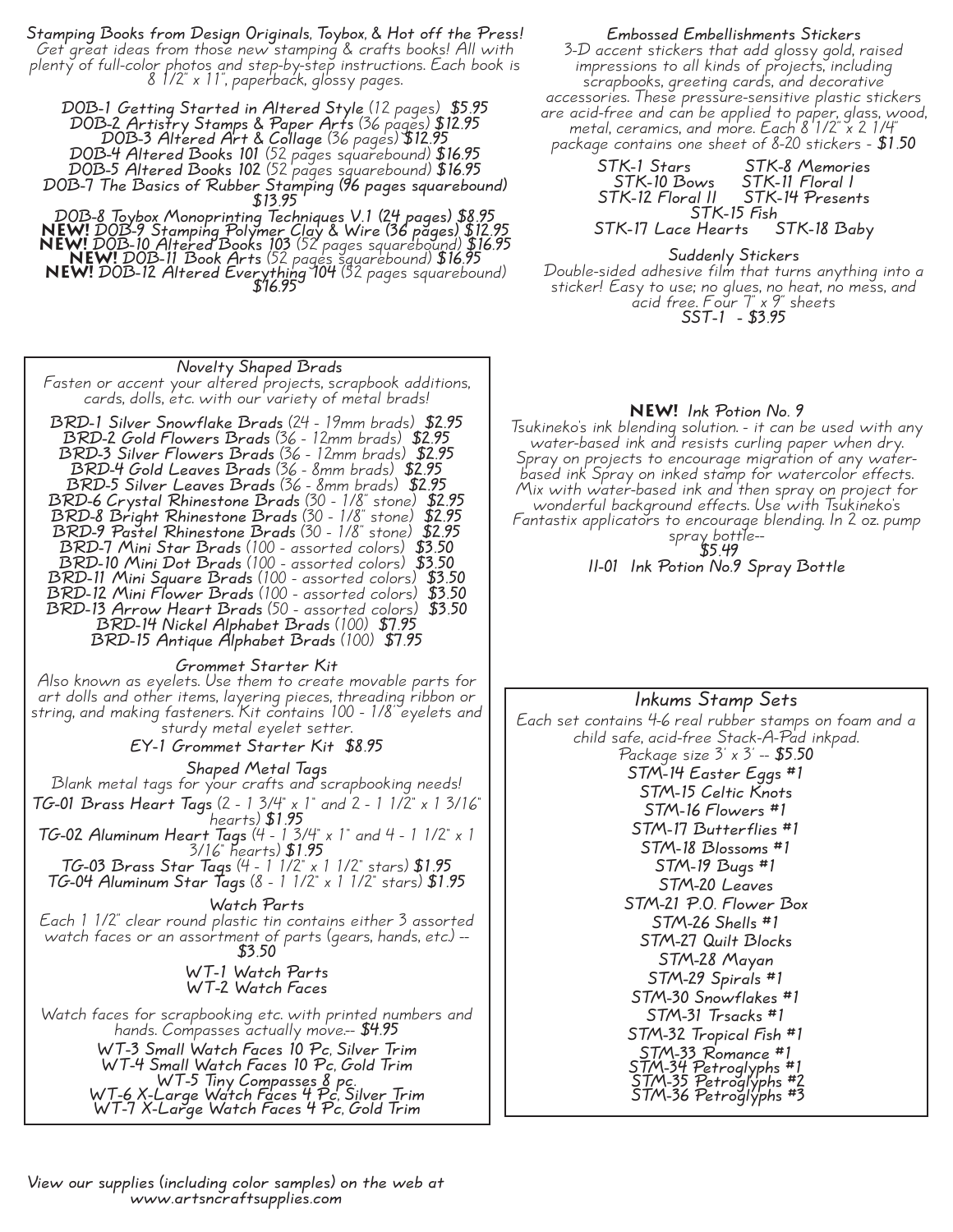# **Style Stones from Clearsnap** These cultured stone embellishments lend <sup>a</sup> timeless dimension to: Cards, Jewelry, Keepsakes, Scrapbook pages, Altered Books, Magnets, etc! lvory-color Coated Sets (with flat surfaces) are ideal for precise<br>stamping and color blending; Natural Finish Seets (with white engraved<br>surfaces) are perfect for simple contrast coloring techniques.<br>Each piece is 1/4" th Snowflakes contains 5. **Ivory-colored Coated Sets - \$3.95 each SS-01 Geometric SS-02 Suits SS-03 Leaf/Hex SS-04 Star/Shell SS-05 Rectangles SS-06 Tags SS-07 Small Shapes SS-08 Cameos SS-30 Dominoes Natural finish Engraved Sets - \$3.95 each SS-09 Celtic SS-20 Quilt Tiles SS-21 Medallions SS-22 Jazzy Hearts SS-23 Deco Hearts SS-24 Tao SS-25 Triangles SS-26 Primitive SS-27 Snowflakes SS-28 Asian SS-29 Flora Tiles SS-31 Geisha SS-32 Cats SS-33 Angels SS-34 Faces SS-35 Dreamwords SS-36 Bold Floral SS-37 Aztec SS-38 Bold Design SS-39 Flower Power SS-40 Hands SS-41 Celestial SS-42 Cool Bugs SS-43 Leaves SS-44 Fresh Fruit SS-45 Tulips SS-46 Flowers SS-47 Hens & Roosters SS-48 Snowmen SS-49 Birdies SS-50 Fossil SS-51 Palms 1 SS-52 Palms 2 SS-53 Paws SS-54 Cosmic Faces SS-55 Foliage SS-56 Blossoms SS-57 Gaelic SS-58 Purses SS-59 Fishes SS-60 Native Deco SS-61 Ornate SS-62 Moonstars SS-63 Deco Tiles SS-64 Dancers SS-65 Holly SS-66 Bold Petals**

**Frame Sets - 2.95 each**

There are two formats for the Frame Set series.<br>Solid frames are thicker (1/4") and predrilled for various craft projects.<br>Solid Frame sets include removable die-cut stickers to make masking<br>and photo trimming easy. Open f

| are natural mish. JJ-10 JUNA Francs Fis couled. |                      |
|-------------------------------------------------|----------------------|
| SS-10 Solid Frames 1                            | SS-11 Solid Frames 2 |
| SS-12 Solid Frames 3                            | SS-13 Solid Frames 4 |
| SS-14 Solid Frames 5                            | SS-15 Open Frames A  |
| SS-16 Open Frames B                             | SS-17 Open Frames C  |
| SS-18 O'pen Frames D                            | SS-19 Open Frames E  |

**Single Tiles - 3.95 each** Each set contains one large tile, approx. 3" x 3". Engraved and natural finish. **SSL-1 Bold SSL-2 Swirl**

# **SSL-3 Celtic Round**

**Bulk Sets - 11.95 each** Each set contains 24 stones, all coated. **SSB-1 Geometric SSB-2 Small Shapes SSB-3 Circle C SSB-5 Circle A SSB-7 Oval C SSB-9 Circle B SSB-10 Circle D**

**ColorToolBox® Stylus Tips, Handles and Adapter Sets** These ColorBox adapter sets fit into the back of any Cat's Eye inkpad for color blending and "Direct To Paper" techniques. Stylus handles can be used with any stylus tips -

**Stylus Handles STYL-2 - \$5.95/3-pack Stylus Adapter Set STYL-4 - \$5.50/set (handle, 2 tips)**

#### **Stylus Tips 3-packs - \$4.95 each Oval Black Stylus Tips STYL-5 Diamond Black Stylus Tips STYL-6 Leaf Black Stylus Tips STYL-7 Lg Square Black Stylus Tips STYL-8 Heart Black Stylus Tips STYL-9 Lg Circle Black Stylus Tips STYL-10**

**Stylus Molding Mats** These moldable foam tips above. Molded Stylus patterns compliment rubber<br>stamps with a very different look and feel. The impressions you make will<br>be abstract, reversed and varied. Just heat tip with a light bulb, press ti on mat, ink and stamp! Reheat tip to mold new patterns again and again.<br>Also great to impress polymer clay! Complete instructions and techniques<br>included -- \$4.50

**MMT-01 Crackle MMT-02 Lava Lamp MMT-03 Fruit Blossoms MMT-04 Celtic Border MMT-05 Design Cats MMT-06 Tablecloth MMT-07 Ditzy MMT-08 Brickyard MMT-09 Gameboard NEW! MMT-10 Deco Nautilus NEW! MMT-11 Totem Blanket NEW! MMT-12 Tickle Tickle NEW! MMT-13 Starry Swirls NEW! MMT-14 Circulate**

# **Pop-Out Card Kits from neato stuff!**

Have you seen those great pop-up cards at the store? Now you can make your own! Each kit contains all 4 different you can make your own: Cach Kir comains air ramerem<br>styles of pre-cut card bases, backing papers, envelopes, and instructions. Each set makes <sup>8</sup> - 6" <sup>x</sup> 9" cards. **\$8.95**

**SPOP-1** All 4 card designs (shown below) with assorted a aesigns (snown bei<br>pastel backing cards **SPOP-2** All 4 card designs with assorted r in 'n cara aesigns win<br>rainbow backing cards **SPOP-3** All 4 card designs with assorted earthtone backing cards (acid free)



**Stairstep Two-support Columns Blocks**

**Pop Out Idea Booklet** B&W illustrations, lots of tips &ideas **BK-1 \$3.50 each**

**View our supplies (including color samples) on the web at www.artsncraftsupplies.com**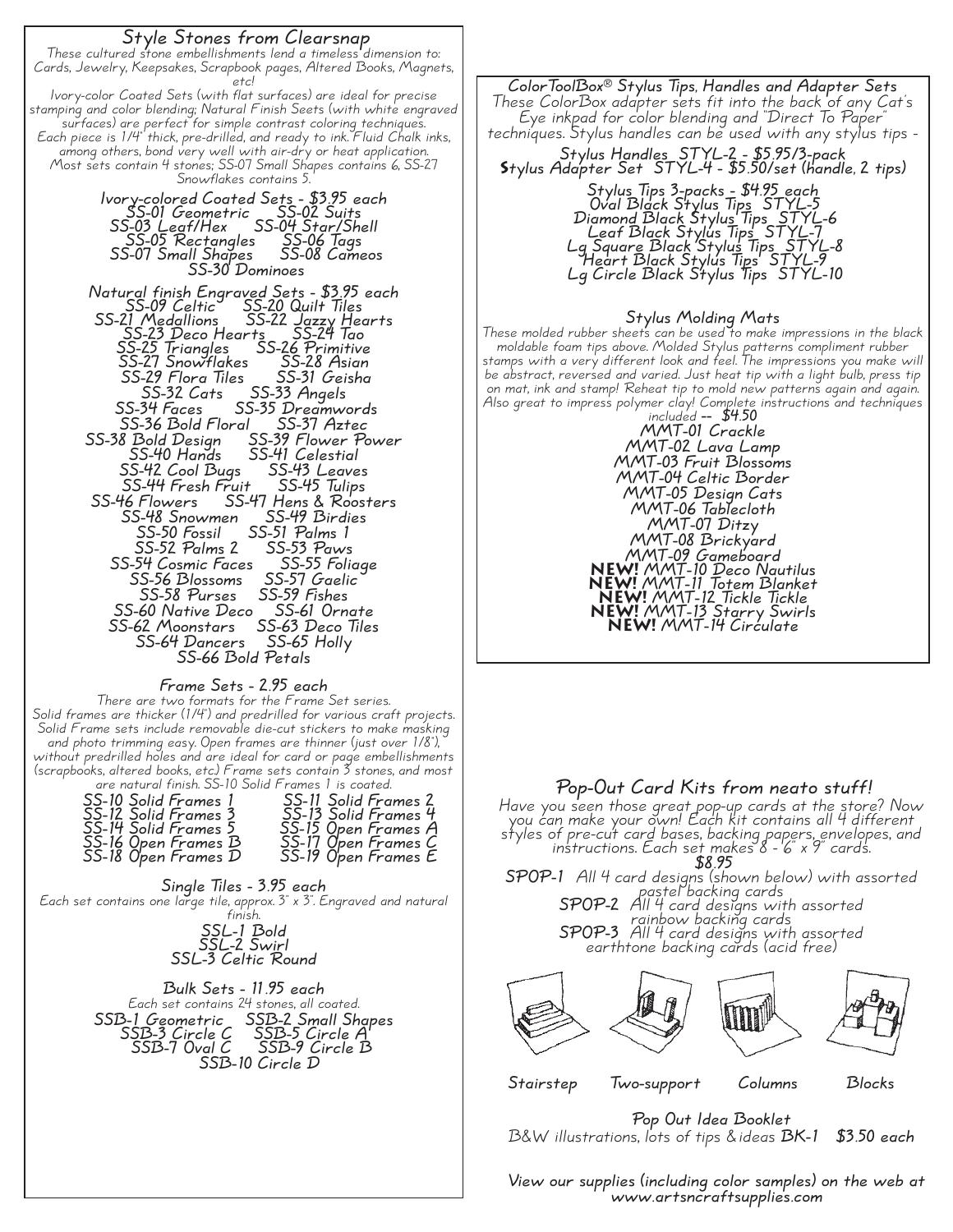**Fasteners**

For photo albums, scrapbooks, etc. Photo-safe and acid free. **PH-01 Scotch Photo Mounting Squares** 500 squares 1/2" x 1/2", double-sided **-- \$3.95 PH-02 Scotch Black Photo Corners** 250 self-stick corners **-- \$3.50 PH-03 Scotch Clear Photo Corners** 250 self-stick corners **-- \$3.50 PH-04 Scotch Gold Photo Corners**

250 self-stick corners **-- \$3.50**

**Foam Dots**

<sup>100</sup> adhesive foam dots to attach items for 3-D impression, 3/8" diameter by 1/4" thick -- **DOT-1 \$4.50**

**Scotch Double-Stick Vellum Tape**

Photo-safe & acid free, specially formulated to disappear on most vellums. 1/2" x 11 yard roll -- **VT-1 \$7.50**

The Essential Glue Pad

Clear, heat free adhesive for all your creative needs — without the use of <sup>a</sup> heat gun! Just stamp, daub or apply <sup>a</sup> light layer of glue to your project and apply your embellishments. It's that easy! 2" <sup>x</sup> 3" pad and reinker -- **GL-1 \$8.95**

**Pitt Artist Pen Sets**

Set of 4 India ink pens, in superfine, fine, medium, and brush tips. Extremely lightfast, waterproof, and smudge-proof. Great for scrapbooking, jouranling, drawing, etc. - \$9.95 set<br>**PM-01** Black **PM-02 Sepia**

**Fantastix**

Available in bullet or brush tips for a smooth, streak-free finish. Great for chalking, bleaching, water coloring, stenciling, needle arts, wood stains, touch ups, gluing and many more techniques that have yet to be discovered. Make your own custom set of markers!

Sold in 6-piece packs with caps **-- \$4.75 FSX-1 Brush Tip FSX-2 Bullet Tip**

**Sponge Daubers** Fingertip applicators with rounded sponge tips for airbrush effects, stenciling and rubber stamping. Sold in sets of 3. **SPD-1 Plain \$3.15/pack**

**SPD-2 With Caps \$4.95/pack Multi-Purpose Squeegee**

Triangular with 3 edges - squeegee, lat, and ribbed. Great for crafts! **SQ-1 \$2.99 each**

#### **Inkcessories Kit**

Your One-Stop Tool Kit! Contains a variety of craft applicators (Smudgee, Squeegee, 4 bullet and 4 brush Fantastix, 4 Sponge Daubers, Stipple Brushes #0 and #6) and a bonus Orchid Ice Opalite inker in a reusable carying case with molded tray. Comes with illustrated instructions for using the tools. Over \$26 worth for only -- \$20.50 **KIT-2 Inkcessories Kit \$20.50**

## **Stamps du Jour CD-ROM**

This full-color collectible CD-ROM is packed with card samples, stamp companies' catalogs and websites, contests, and more valuable information!

Runs on **Macintosh or Windows PC** with <sup>a</sup> CD-ROM drive, through your web browser (Microsoft Internet Explorer ncluded). Limited supply!

Only **\$9.95** each **SDJ-1 Issue #1** (March-May '98)**SOLD out! SDJ-2 Issue #2** (Jun-Aug '98)

#### **HALOS Mounting System**

Save money and storage space with this ingenious system! Mount stamps temporarily on clear acrylic blocks cushioned by hook-and-loop tape, store easily in a binder!

Use with our unmounted stamps.

**H-SET** Halos 4-Mount Set (15 x 15, 2 x 35, 2 x 6, 35 x 45 clear acrylic blocks plus 1 sheet loop tape) -- **\$21.95**

**H-1X1 1" <sup>x</sup> 1" clear acrylic Halos mount** with one strip of hook tape --**\$2.50**

**H-1X2 1" x 2" clear acrylic Halos mount** with one strip of hook tape, perfect for alphabets -- **\$2.50**

**H-3X3 3" x 3" clear acrylic Halos mount** with three strips of hook tape -- **\$2.50**

**H-LOOP Halos Loop Tape** (4 - 4" x 9" strips of loop tape for applying to the backs of UM stamps) - **\$5.99 H-HOOK Halos Hook Strips** (5 - 1/4" <sup>x</sup> 11" strips for stamp storage) -- **\$1.00**

#### **Collage Keepsakes Adornments**

Enhance any project with these distinctive adornments. <sup>28</sup> - 3/4" <sup>x</sup> 3/8" flat beads. Words printed black on white - **\$6.95** per n mn<br>pack

**BD-01 Romance Words** (Passion, Always, Feelings, Be Mine, Love, Cherish, Forever)

**BD-02 Inspiration Words** (Brilliance, Inspire, Believe, Miracle, Soul, Dream, Imagine)

**BD-03 Celebrate Words** (Celebrate, Surprise, Laugh, Party, Wish, Happy, Delight)

**Magnifiers** Small round magnifiers, approx, 1" diameter - \$2 .50 **MG-1 Clear** (4 pc.) **MG-2 Clear w/ trim** (3 pc.)

### **Crystal Clear Bags and Card Jackets** Protect your stamped items with these museum quality, 100% acid & lignin free bags & jackets to protect your artwork from damage. Bags have self-seal adhesive strip on flap; card jackets slip over cards to protect them while still allowing them to be opened. Great for scrapbooking too! Sold in sets of 10. **BAG-1** (4 5/8" x 6 3/8") - **\$1.00** for 10 **BAG-2 (**5 1/4" x 7 1/8") - **\$1.50** for 10 **BAG-3** (6 1/4" x 6 1/4") - **\$1.50** for 10 **BAG-4** (5 1/4" x 6 1/4" jacket for 3x5 card) - **75¢** for 10 **BAG-5** (6 11/16" x 9 3/4" jacket for A6 card) - **\$1.25** for 10 **BAG-6** (7 1/4" x 10 1/4" jacket for 5x7 card) - **\$1.25** for 10 **BAG-7** (9 1/4" x 11 3/4" jacket for 6x9 card) - **\$1.25** for 10 **BAG-8** (2 1/2" <sup>x</sup> <sup>7</sup> 1/6" heavy poly hanging bookmark sleeve) - **\$1.75** for <sup>10</sup> **BAG-9** (2" x 2") - **75¢** for 10 **BAG-10** (4 1/4" x 5 1/8") - **\$1.00** for 10 **BAG-11** (4 1/4" x 6 1/8") - **\$1.00** for 10 **BAG-12** (3 5/16" x 5 1/8") - **\$1.00** for 10 **BAG-13** (5 11/16" x 4 1/4") - **\$1.00** for 10 **BAG-14** (4 5/16" x 9 3/4") - **\$1.50** for 10 Colored Clear Bags - the same as above but in 5 clear colors! Violet, **BAG-15** (5 11/16" x 4 1/4") - **\$2.50** for 10

**View our supplies (including color samples) on the web at www.artsncraftsupplies.com**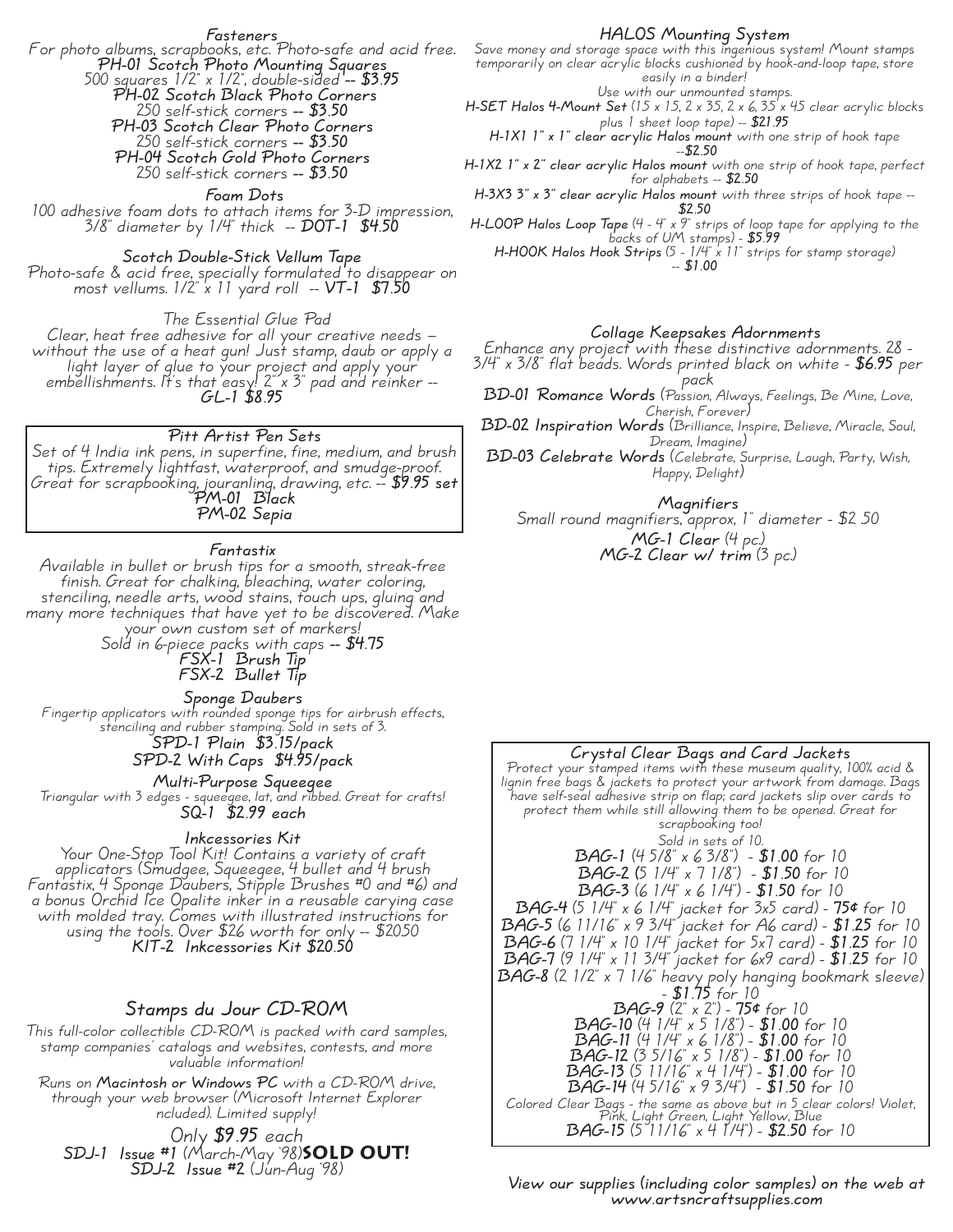# **Specials**

We have monthly sales on our website at www.larubberworks.com<br>
You'll find the links in the left-hand menu bar.<br>
Check back after the first of each month! Check back after the first of each month!<br>We also have sales on **eBay** for a variety of things--<br>overstocked stamps, specials, one-of-a-kind items,<br>close-outs. Visit

**http://members.ebay.com/aboutme/larubberworks/** for a list of current auctions.

**Grab bag specials** UM dies, worth \$30, for \$6 and 150 U.S. postage (\$7.50)<br>"Ugly" mounted grab bags (GBU) --stained and/or misimdexed but print well, about 10 mounted dies worth \$60, for \$15 and \$6.50 U.S. shipping (**\$21.50**)

**Wood grab bags!** \$20 and \$6.50 US shipping (**\$26.50**) each **"Large" (GBWL)** --14 mounts, ranging from 3/4" <sup>x</sup>

<sup>3</sup> 1/2" to 2 3/4" x 4"<br> **"Medium" (GBWM)** --20 mounts, ranging from 3/4" x 3"<br> **"Small" (GBWS)** --30 mounts, ranging from 3/4" x 3/4"<br>
to 2" x 2"

#### **Die Cuts**

Die-cut out of <sup>a</sup> variety of acid-free colors, weights, and <sup>a</sup> few patterns. Most come in an assortment of colors unless noted. Only \$**2.00** per pack!

**DC-1 Animals** (2 each of small rabbit, sheep, cat, dog, teddy bear, turtle, frog)

**DC-2 Football/Photo** (5 each of helmet, football, large camera)

**DC-3 Hands/Feet** (4 matched pairs each of hands & feet, earth colors)

**DC-4 Large ILY Hand** (6 large "I-Love-You" hands)

**DC-5 Garden** (3 each of butterfly, small watering can, vase, leaf, apple)

**DC-6 Gingerbread Men** (6 large diecuts, browns/tans) **DC-7 Halloween** (5 each of white small & large ghosts, black vrini<br>bats)

**DC-8 Tags** (5 medium tags, 4 large tags)

## **Printed Ephemera**

These vintage-look reproductions are acid and lignin free. Create <sup>a</sup> collage with Ephemera and get the authentic look you want for your one-of-a kind memories! 12 or more per pack up to <sup>4</sup> 1/2" <sup>x</sup> 7" - **\$3.99 per pack**. **EPH-2 Labels**

# **Postmarks Metal Art**

Tuse these printed paper-and-metal tags for greting cards, scrapbook pages, crafts and more. Printed like vintage faux postmarks from London, Paris, Chicago etc.. <sup>6</sup> tags per pack. <sup>1</sup> 1/4" in diameter - **\$3.99 per pack**. **MA-3 Postmarks Metal Art**

**View our supplies (including color samples) on the web at www.artsncraftsupplies.com**

**Fossil Leaves** Acid-Free Fossil Leaves are real tree leaves that are treated with <sup>a</sup> special process that removes most of the leaf, leaving only the "fossil." <sup>A</sup> beautiful touch of nature for home decor & crafts! Packages of 10. **LF-1** (2" - 2 1/2" Metallic Gold Rubber Tree) - **\$2.25 LF-2** (2" - 2 1/2" Metallic Silver Rubber Tree) - **\$2.25 LF-9** (2" - 2 1/2" Black Rubber Tree) - **\$2.25 LF-13** (2-3 1/2" Natural Rubber Tree) - **\$2.50 LF-14** (2 1/2" - 5 1/2" Autumn Mix Combination) - **\$3.25 LF-15** (3 1/2" - 5" Forest Mix Combination) - **\$3.25 LF-19** (3" - 4" Metallic Silver Banyan) - **\$3.50 LF-21** (4" - 6 1/2" Rust Banyan) - **\$3.50 LF-24** (4 1/2" - 5 1/2" Desert Mix Combination) - **\$3.50 LF-27** (4" - 6" Fuschia Banyan) - **\$3.50 LF-28** (3 1/2 - 5" Red Gold Banyan) - **\$3.75 LF-29** (3 1/2 - 5" Green Gold Banyan) - **\$3.75 LF-30** (3 1/2 - 5" Orange Gold Banyan) - **\$3.75 LF-31** (3 1/2 - 5" Blue Gold Banyan) - **\$3.75 LF-32** (2" - 2 1/2" Autumn Forest Mini Tree) - **\$2.75 LF-34** (2" - 2 1/2" Pine Forest Mini Tree) - **\$2.75 LF-35** (2" - 2 1/2" Shadow Forest Mini Tree) - **\$2.75 LF-36** (2 1/2" - 4 1/2" White Banyan) - **\$3.50 LF-37** (3 1/2 - 5" Apple GreenGold Banyan) - **\$3.75 LF-40** (3 1/2 - 5" Black Gold Banyan) - **\$3.75 LF-41** (3 1/2 - 5" Black Silver Banyan) - **\$3.75 LF-42** (3 1/2 - 5" Brown Gold Banyan) - **\$3.75 LF-44** (3 1/2 - 5" Violet Banyan) - **\$3.50 LF-46** (3 1/2" - 4 1/2" Copper Mango) - **\$3.50**

# **Ancient Dynasty Coins**

**LF-50** (3 1/2" - 4 1/2" Red Mango) - **\$3.50 LF-54** (4" - 6 1/2" Black Banyan) - **\$3.50**

Authentic designs from 12 dynasties! The ideal embellishment for greeting cards, scrapbooking, clothing, home decor, jewelry making, purses, dolls, and more! Each coin has the same design on both sides and can be colored with StazOn for unique

# projects. <sup>6</sup> coins per pack. **CN-1 1" Prosperity \$3.40 CN-2 1" Enlightenment \$3.40 CN-3 3/4" Prosperity \$2.60 CN-4 3/4" Enlightenment \$2.60**

# **Ancient Metal Chops**

Use these metal peg stamps for stamping with ink, embellishing, or debossing into soft metal, leather, clay, etc. with <sup>a</sup> mallet. Each set debossing into soft metal, leather, clay, etc. with a mallet. Each set<br>contains 12 different kanji characters, for a total of 24.

# **Ancient Metal Chops Sets - \$27.95 each**

**MCS-01 Collector's Pack <sup>1</sup>** (Beauty, Devotion, Dream, Growth, Happiness, Honesty, Longevity, Love, Sincerity, Tranquility, Understanding, Wish)

**MCS-02 Collector's Pack <sup>2</sup>** (Courage, Destiny, Energy, Eternity, Friends, Good Fortune, Passion, Peace, Think, Travel, Truth, Wisdom)

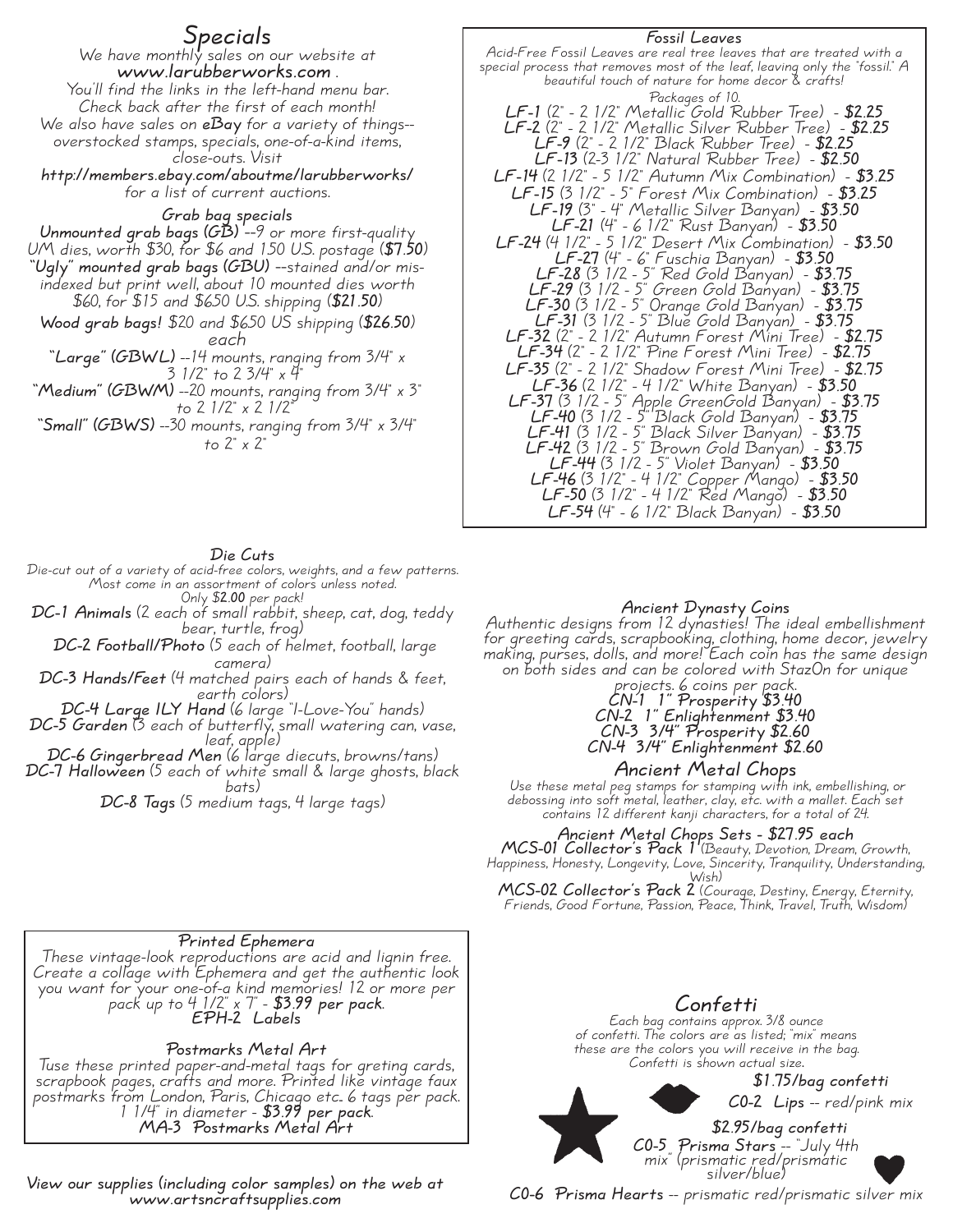#### **Inkadinkado Foam Collections**

Perfect for those on a budget, these foam-mounted sets are 7" x 7" and contain a washable ink pad. -- **\$9.50 STM-12 School is Cool STM-13 Teacher STM-24 Design Elements**

**STM-25 Celtic**

**Our Apparel and Merch Store**

Looking for <sup>a</sup> great, unique gift? Many of our stamp designs are now available in full color on T-shirts, coffee mugs, mousepads,<br>cards, journals, stickers and more!<br>Visit:



Visit: **www.aslstuff.com/lostangeles.html www.aslstuff.com/asl4you.html** to see lots of cool stuff!

**Opalite Interference Ink Pads**<br>Rich, shimmery reflective interference inks that "pop out" on dark<br>surfaces and give a watermark effect on light surfaces. Ideal for Rich, shimmery reflective interference inks that "pop out" on dark<br>surfaces and give a watermark effect on light surfaces. Ideal for<br>paper, leather, wood, shrink plastic, polymer clay, and morel Great for<br>scrapbooks, alte **Re-inkers 20 ml--\$4.95 each**

**See www.artsncraftsupplies.com for closeouts**

#### **Shrink Plastic**

6 - 8 1/2 x 11 sheets each pack**-- \$4.50 SP-1 Assorted** (2 each white, matte, clear) **SP-2 Black SP-3 White SP-4 Matte SP-5 Clear**

**Lyra Watercolor Pencils** Use wet or dry, <sup>12</sup> different colors plus brush-- **WP-1 \$7.95**

**Water-based Stamp Cleaner** 2-oz. bottle with scrubber tip -- **CL-01 \$3.25 each**

#### **MagicStamp Sheet Stock**

Moldable foam creates instant stamps from any textured surface! Just heat foam and press to surface with texture, then ink and stamp.. Can be used over and over. **MST-01 Sheet Stock \$6.95** (3 - 8" <sup>x</sup> 10" sheets)

# **"Kathy Davis" Printed Craft Cards**

Craft your own personalized cards, quickly and easily! These beautiful cards are specially designed to give you mese begannar caras are specially designed to give you<br>great stamping results in no time! A single stamp is enough to make <sup>a</sup> one-of-a-kind greeting card. Each <sup>4</sup> 1/4" <sup>x</sup> <sup>5</sup> 7/8" card is preprinted on the front and each card package contains 8 sets of cards & white envelopes - **\$9.95 each BPC-1 Iris Blossoms BPC-2 Blissful Butterfly BPC-3 Florals & Flourishes BPC-4 Dots & Swirls**

**Tack 'n Peel** Versatile double-sided adhesive for all your custom stamping needs, including unmounted stamps, coins, and various textures and objects. 4" x 6 1/2" x 1/16" --**TP-1 \$9.35**

# **Peg Stamp Sets**

Small stamps packaged as a kit - you save money! These tiny stamp sets contain popular words & phrases on wood mounts. Use them to add positive sentiments to your cards, scrapbook pages, and other art projects. Creative Words stamps are 3/8" deep and 7/8" to 2 5/8" long, peg stamps are 3/8" <sup>x</sup> 3/8" and <sup>1</sup> 1/4" high. **STM-22 Creative Words Set (14 words) STM-23 Everyday Accents Set (30 tiny symbols)**

#### **View our supplies (including color samples) on the web at www.artsncraftsupplies.com**

#### **Walnut Inks**

These easy to use 2 oz. Antiquing Solutions and 2 oz. Walnut Ink Crystals<br>will help you achieve that aged look to any project! Works well on paper,<br>leather, wood and more. All are acid-free. Antiquing Solutions come in<br>spr

**Antiquing Solutions - \$4.95 each WI-1 Original 5% solution WI-2 Java WI-3 Terra Cotta WI-4 Eucalyptus Crystals - \$6.50 each WI-5 Walnut Ink Crystals**

**Mini Vivid!® Premium Dye Ink Pads**

Bright, fast-dry colors on 1" <sup>x</sup> 2" raised pads (can be used with large or small stamps) **Mini pads -- \$2.50 each Re-inkers 14 cc--\$4.50 each** MDI-01 Yellow MDR-30 Reinker<br>
MDI-01 Yellow MDR-03 Reinker<br>
MDI-03 Red MDR-03 Reinker<br>
MDI-03 Red MDR-03 Reinker<br>
MDI-05 Turquoise MDR-05 Reinker<br>
MDI-05 Turquoise MDR-05 Reinker<br>
MDI-06 Green MDR-06 Reinker<br>
MDI-07 Orchid